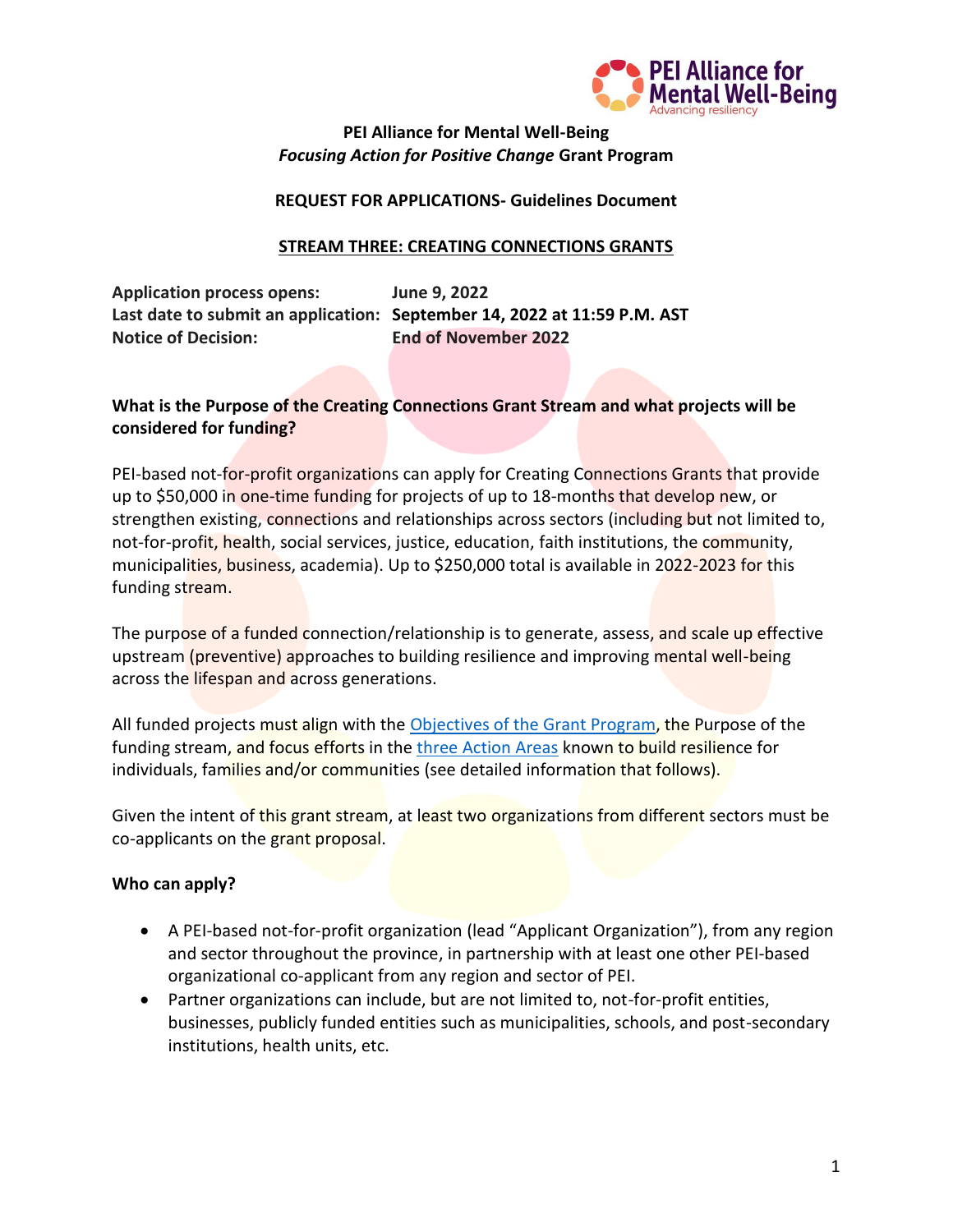

To be eligible to apply, the co-applicants must be PEI-based organizations from at least two different sectors.

*NOTES:* 

*The Applicant Organization is the not-for-profit organization that will hold the grant funds.* 

*The Project Lead is the main contact from the Applicant Organization who will lead the project.* 

*Individuals are not eligible to apply.* 

*Eligibility is restricted to organizations operating within PEI.* 

*If justified to meet the objectives of the project, the applicant team may include a team member(s) from outside PEI if such team member(s) brings expertise and capacity to the project that is not available in the province (e.g., research and/or evaluation expertise). A team member(s) from outside PEI is not eligible to be the Project Lead.*

*As the lead Applicant Organization, a not-for-profit organization may submit only one application in a funding cycle, and up to two per year (the Alliance offers two funding cycles per year, one in the summer and one in the winter).* 

## **What are eligible expenses?**

Grant funds may be used to cover the following eligible expenses:

- o Training and professional development
- $\circ$  Convening meetings and events, including facility rentals and remote meeting costs
- o Transportation within PEI
- o Research, evaluation, and dissemination activities
- o Wages\* and fees (e.g., consultants, trainers, expertise not available in the community, honoraria)
- $\circ$  Promotional and marketing activities directly related to the project
- o Reasonable overhead, capital, infrastructure costs directly related to the project to a maximum of 10% of the total grant
- o Costs associated with the grant's financial reporting requirements

*\*Wages – Eligibility for wage coverage will be assessed based on the demonstrated need and must cover tasks that (1) do not already fall within a staff's job and (2) are critical to the success of the project and require additional time*.

### **What are ineligible expenses?**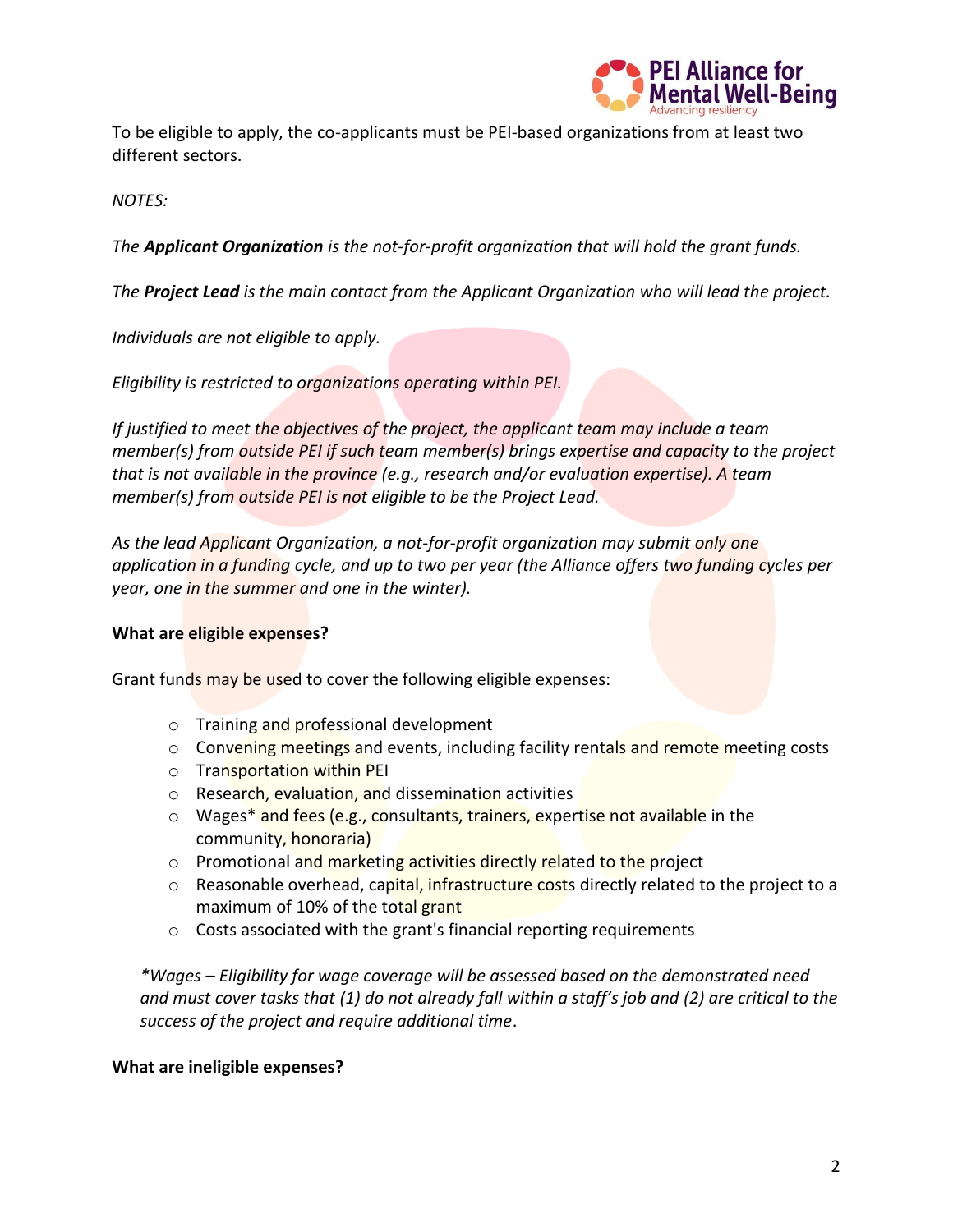

Grant funds cannot be used to cover:

- o Prizes and contests
- o Scholarships and bursaries
- o Individual conference attendance
- $\circ$  Events or activities that do not deliver on the objectives of the project (e.g., fundraising)
- o Expenditures made prior to the application

## **What is the application process?**

**Please Note**: Before applying, applicants should review the [Knowledge Base Backgrounder](https://allianceformentalwellbeing.com/wp-content/uploads/2021/12/FINAL-Knowledge-Base-1.pdf) about mental well-being and resilience.

Applicants are also encouraged to visit the [Alliance website](https://allianceformentalwellbeing.com/) for resources about using an outcomes-based approach to project design, implementation, and evaluation (developing project logic models).

A final proofread of documents before submission is recommended to ensure clarity of message and that all documents are included.

Follow these steps to complete and submit your application. If you need assistance submitting your application, contact the Grant Coordinator at: [grants@allianceformentalwellbeing.com](mailto:grants@allianceformentalwellbeing.com)

## *Steps to Apply*

| Step 1: | Download the Application Form Template and the Budget Template |  |
|---------|----------------------------------------------------------------|--|
|         |                                                                |  |

**Step 2: Complete the Templates according to instructions on the forms**

- **Step 3: Submit your completed Application Form Template, Budget Template, and optional Letters of Support (all in PDF format) to the Grant Coordinator by email at: [grants@allianceformentalwellbeing.com](mailto:grants@allianceformentalwellbeing.com)**
- **Step 4: Complete base-line knowledge survey (Survey to be forwarded by Grant Coordinator following receipt of application).**

Incomplete applications will not be eligible to advance in the process.

In your application you will be asked to provide:

- Project Title and Funding Stream
- Contact Information for the Applicant Organization(s) and Project Lead
- Information about the Applicant Organization(s) and mandate(s)
- Type of organization and PEI region(s) where the project takes place, including specific community and/or settings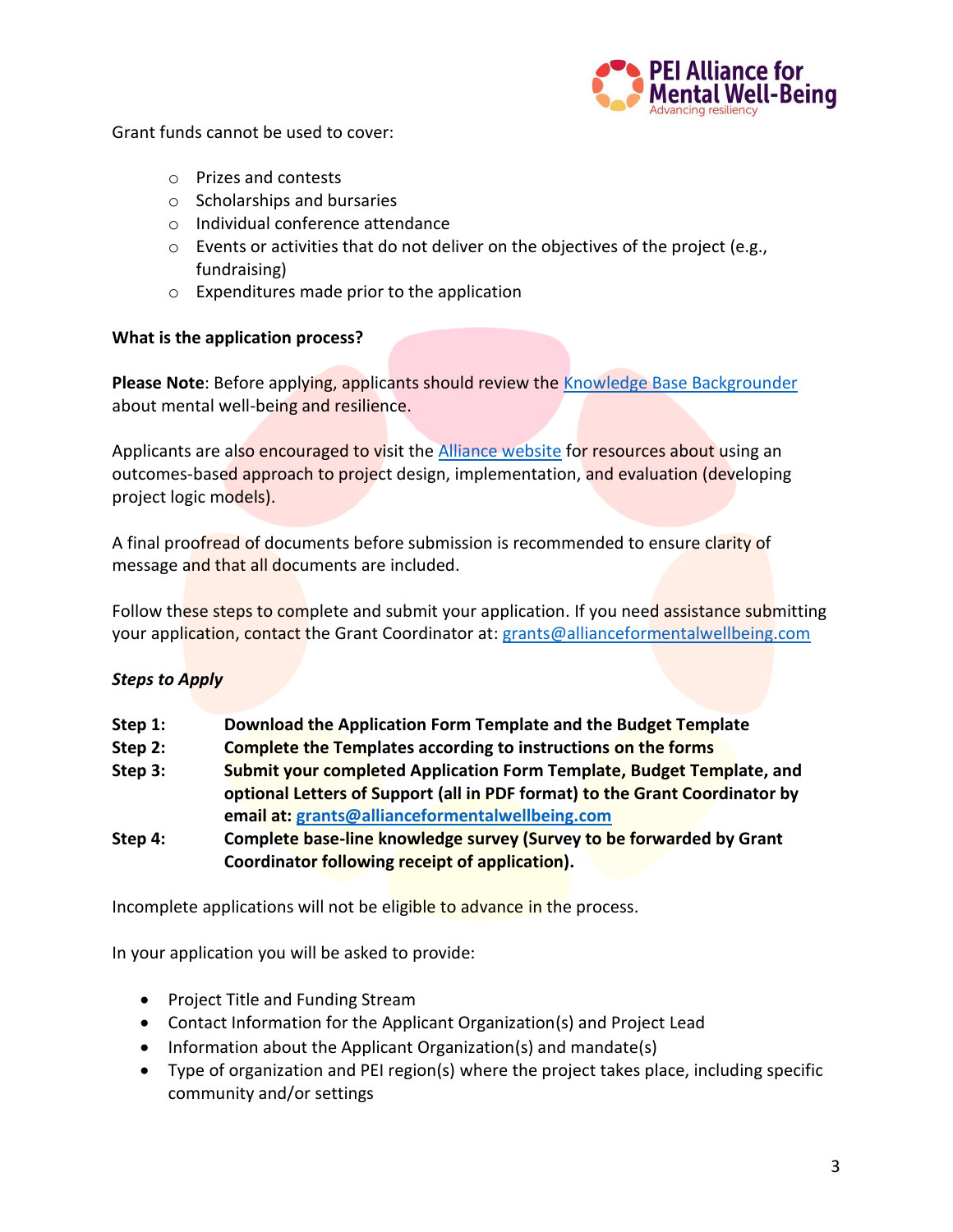

- A high-level **1-page** summary of the project plan, including purpose, relevance and rationale, activities and timeline, estimated budget, and anticipated *outcomes*.
- A detailed proposal to a maximum **10 pages** that is structured according to the Evaluation Criteria for this Funding Stream: 1) Alignment - 3 pages, 2) Design & Implementation - 4 pages, 3) Impact - 3 pages (as outlined below)

**Supplemental Information:** Applicant Organizations are encouraged to submit up to 2, 1-page letters of support to accompany their application. Accompanying letters will be considered as part of the application's overall assessment, submitted at the Applicant's discretion, and can be from organizational partners, communities served, etc. Letters of support should aid in illustrating the project's intended *outcomes*, feasibility, and/or its alignment with the Objectives of the Grant Program.

# **1) Alignment (up to 3 pages):**

- Clearly describe the rationale for the project and what need or problem the project aims to address.
- What is unique about your approach to this issue; are you aware of other organizations doing similar work, and if so, how is your project different?
- Provide a description of how the project:
	- o aligns with the four Objectives of the *Improving Mental Well-being for All: Focusing Action for Positive Change Grant Program* and
	- o aligns with the Purpose of the Funding Stream
	- $\circ$  will advance one or more of the three Action Areas that are known to build resilience for individuals, families and/or the community:
		- i. supporting responsive relationships
		- ii. strengthening core life skill
		- iii. reducing sources of toxic stress and its harmful build-up

## **2) Design & Implementation (up to 4 pages):**

- Provide a detailed time-based implementation plan that describes the project's activities leading to its anticipated *outcomes* (i.e., what your project will achieve), within the grant timelines. As applicable, the plan should describe activities required to engage stakeholders and partners.
- Describe the specific and complementary contributions (*inputs*) of the co-applicants to the project.
- Describe the aspects of the project's success that depend on this relationship / connection; what can your organization accomplish in working with the co-applicant(s) that it cannot accomplish on its own?
- Describe the things you will produce (*outputs*) during the project's implementation and their purpose (e.g., training or education sessions, flyers or informational materials, program materials, web content, posters, etc.)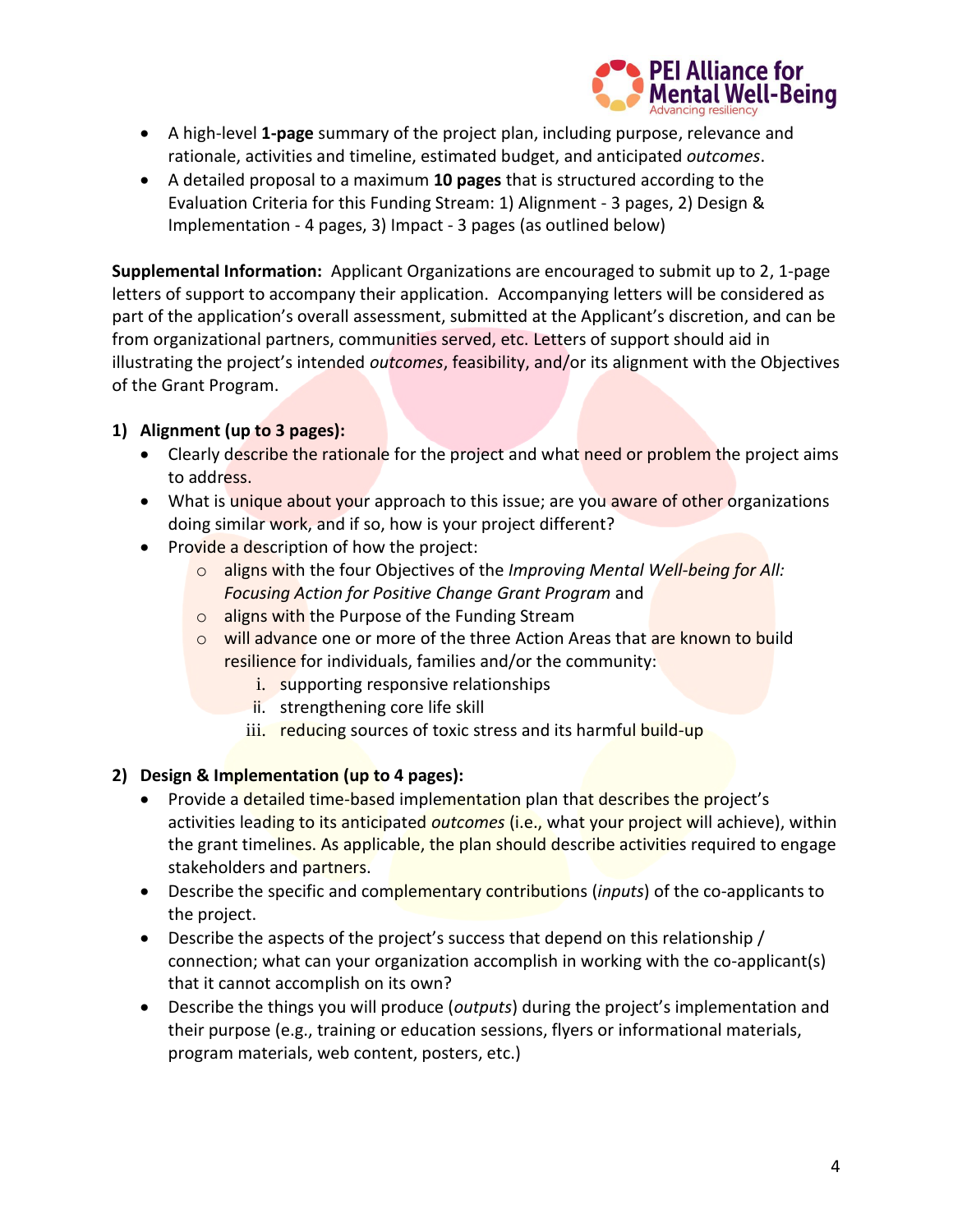

- Provide a description of the Project Lead and their capacity and expertise to lead the project and deliver on the proposed *outputs* and *outcomes*, as well that of team member(s), partners, and collaborators, if applicable.
- If applicable, provide an example that demonstrates the Applicant Organization and Project Lead's experience executing similar projects successfully.
- Provide an indication of how the Applicant Organization will help enable the project's success (e.g., by providing in-kind support or leveraging existing resources).
- Describe how you will evaluate the project's implementation, that is, your plan for determining and documenting how consistent your activities were to what you planned (*process evaluation*).
- Using the **Budget Template** provided, include a detailed budget for the project with reasonable justification for each eligible cost; include both financial and/or in-kind contributions from other funders and/or partners, if applicable.

# **3) Impact (up to 3 pages):**

- Describe the desired *outcomes* of your project; include short-term, mid-term, and/or longer-term *outcomes*, as applicable.
- Describe how you will evaluate the *outcomes*, that is, determining how you will know if your project is successful and your plan to document this success (*outcome evaluation* plan).
- Describe how your project *outcomes* and learnings will be summarized and shared, by what means, with what audiences, and for what purpose.
- If applicable, describe any potential the project holds for future scaleup (either within or beyond its current jurisdiction/community/geographical setting).
- If applicable describe how the relationship/connection could be sustained after the grant funding ends.

## **How will my application be assessed and scored?**

A committee of individuals that reflect the applicant community review all applications using the **three criteria that directly align with application requirements:**

# **1) Alignment (30%):**

- Is the rationale and need for the project clearly stated?
- How unique is the organization's approach to the issue, including in comparison to others in the field?
- To what extent does the project align with the four Objectives of the *Improving Mental Well-being for All: Focusing Action for Positive Change Grant Program?*
- To what extent does the project align with the purpose of the Funding Stream?
- To what extent does the project align with one or more of the three Action Areas?

# **2) Design & Implementation (30%)**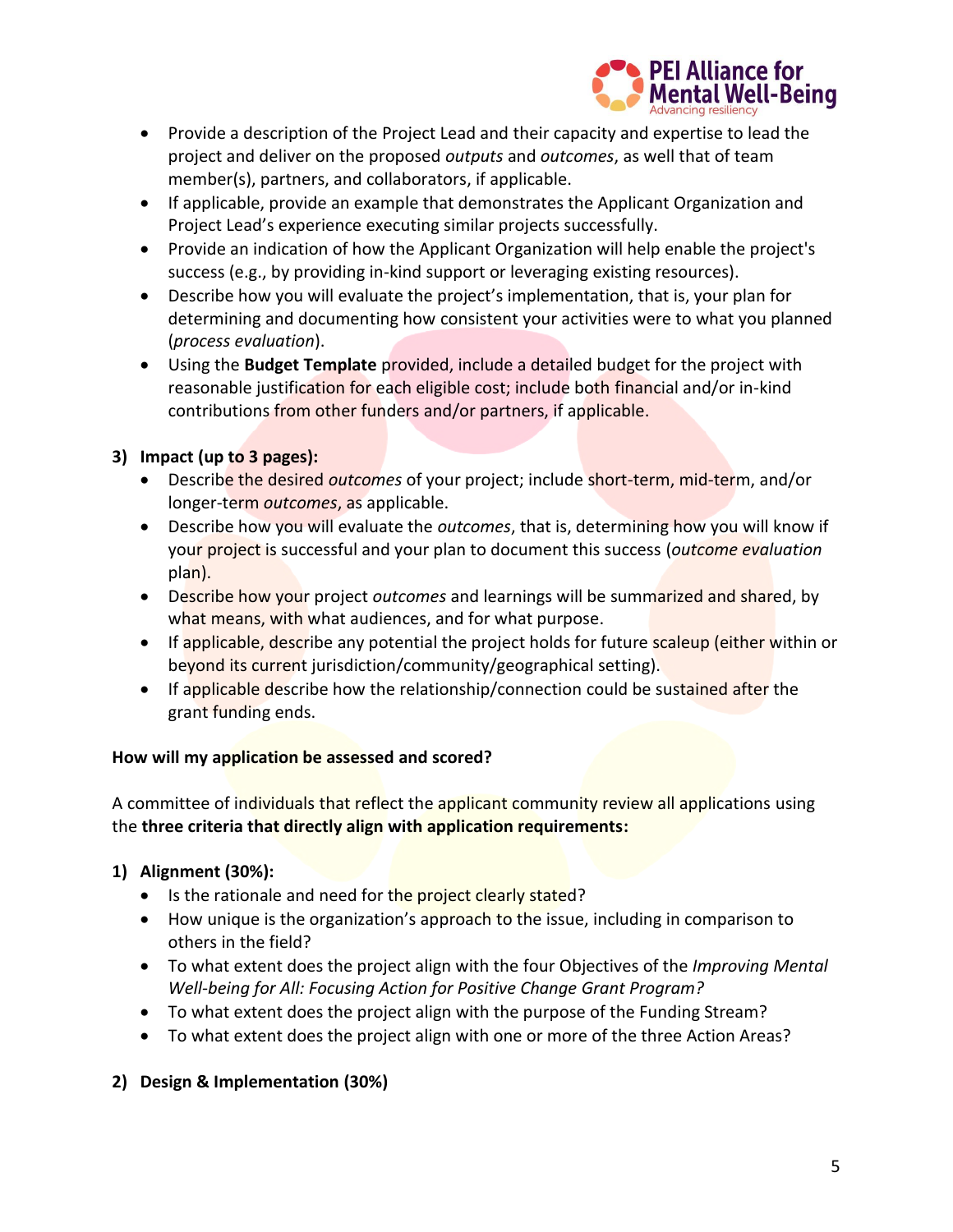

- Is the implementation plan, including its timelines and related activities and *outputs*  both realistic and sufficient to achieve the project's intended *outcomes*?
- Are the specific and complementary contributions of the co-applicants clearly described?
- Is it clear how the collaboration between the co-applicants contributes to the project's success, i.e., that *outcomes* are enhanced through this collaboration rather than if the applicant worked on its own?
- Is it clear that the *activities* and *outputs* of the project are well suited to address the identified need/opportunity?
- If the project involves stakeholders and partners is there a clear and appropriate plan describing why they will be engaged, how and when?
- Do the Applicant Organization and Project Lead have the appropriate expertise, experience, capacity, and time required to deliver on the project?
- Is the estimated budget reasonable and well justified?
- Is there a clear plan to evaluate the implementation process?

# **3) Impact (40%)**

- Is there a clear and logical plan for both measuring and documenting the impact (*outcomes*) of the project (*outcome evaluation plan*)?
- Does the applicant provide a clear and logical plan to summarize and disseminate project *outcomes* and learnings in a meaningful way?
- To what extent does the project hold future potential for adopting and scaleup (either within or beyond its current jurisdictional/community/geographical setting)?
- To what extent will the *outcomes* of the project be sustainable after the grant funding ends?

Peer reviewers assign a **score** for each of the three criteria based on the following scoring table. The appropriate weight is then applied to arrive at a final score. Applications must receive a score of 70 or higher for each of the three criteria to be recommended for funding.

| <b>Descriptor</b> | <b>Scoring range</b> |  |
|-------------------|----------------------|--|
| Excellent         | 90-100               |  |
| Very Good         | 80-89                |  |
| Good              | 70-79                |  |
| Fair              | 60-69                |  |
| Poor              | 0-60                 |  |

### **What are the grant recipient requirements?**

Grantees will be required to report as follows (specific reporting requirements will be provided to successful applicants):